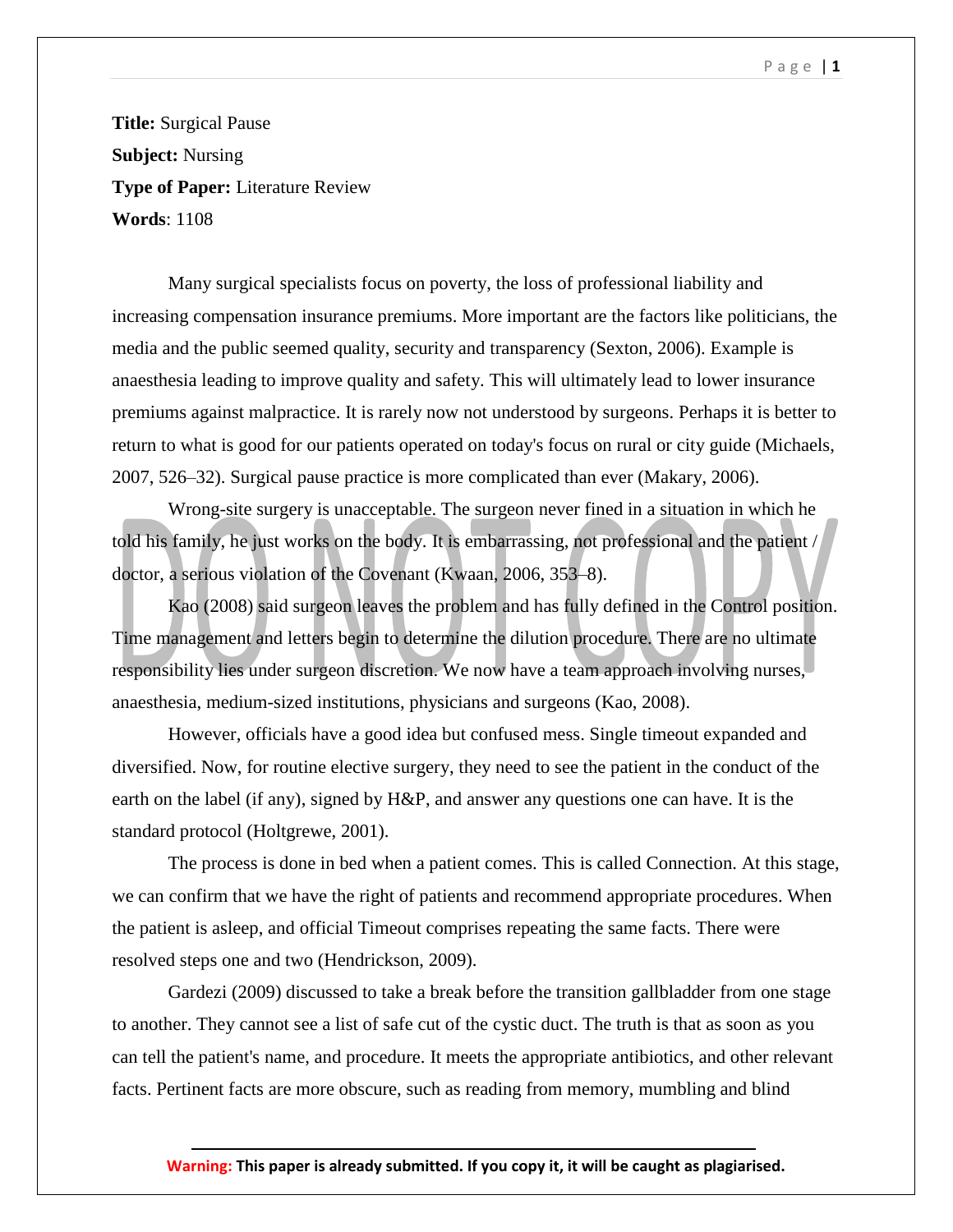(Goodell, 2006). Fourth, our nation, and the procedure name of the patient, not paying attention. View all down. We are in the fog settles a false sense of security. We do our best expectations! It can be a bad thing is not possible (Gardezi, 2009).

Nobody seems to have the right to law of diminishing returns. Repeat is sometimes harmful. The surgeon may be the beginning of another patient. I do not care the team unconscious mantra is repeated 50 times. Individual evaluation is false, all time-outs and breaks. This is centred in the world and will protect the patient against evil (Clarke, 2007, 395–405).

Tasks are too complicated with my main problem that it is a distributed entity only duty too focused on large systemic solutions. Errors are ultimate responsibility in place as the primary responsibility to one person: the surgeon. If it is so weak and irresponsible as it has be a team, multi- algorithm to avoid bad deeds place (Gardezi, 2009).

We are talking about professional responsibility. Lack or responsibility occurs when surgeons do not look at notes, re- examination of patients and do not have the controls memorial. It is on the way to their privileges revoked permanently. Management should release unprofessional surgeon to prevent the consequences of neglect (Clarke, 2007, 395–405).

Safe Surgery Saves Lives challenge objective is to define a core set of safety standards. They can be implemented in all countries art safety of surgical care. Working group of international experts set up four areas: teamwork, anaesthesia, surgical services prevention of surgical site infection in the analysis of the literature and clinical experience measuring security in the world and the practice of consensus (Charlton, 2004, 1121-1122).

They were recruited with experience in surgery, anaesthesia, nursing, infectious diseases, epidemiology, biomedical engineering, health, improve the quality and related fields, as well as patient safety. In each region they also asked physicians around the world and other stakeholders' page to enter (Backster, 2007).

In January 2007, the first consultation improves the safety of surgical difficulty and examination. The operation is defined as the place with the participation of the operations section. To cut or manipulate tissue stapling generally require deep local or general anaesthesia or sedation for pain control in any application. This is allowed in the operation, there is no single recipe that will change the security. Operation is need to safely perform a variety of tasks necessary for care, not only surgeon but and team cooperation for the benefit of patients, health care professionals (Gettman, 2009, 1289-1296).